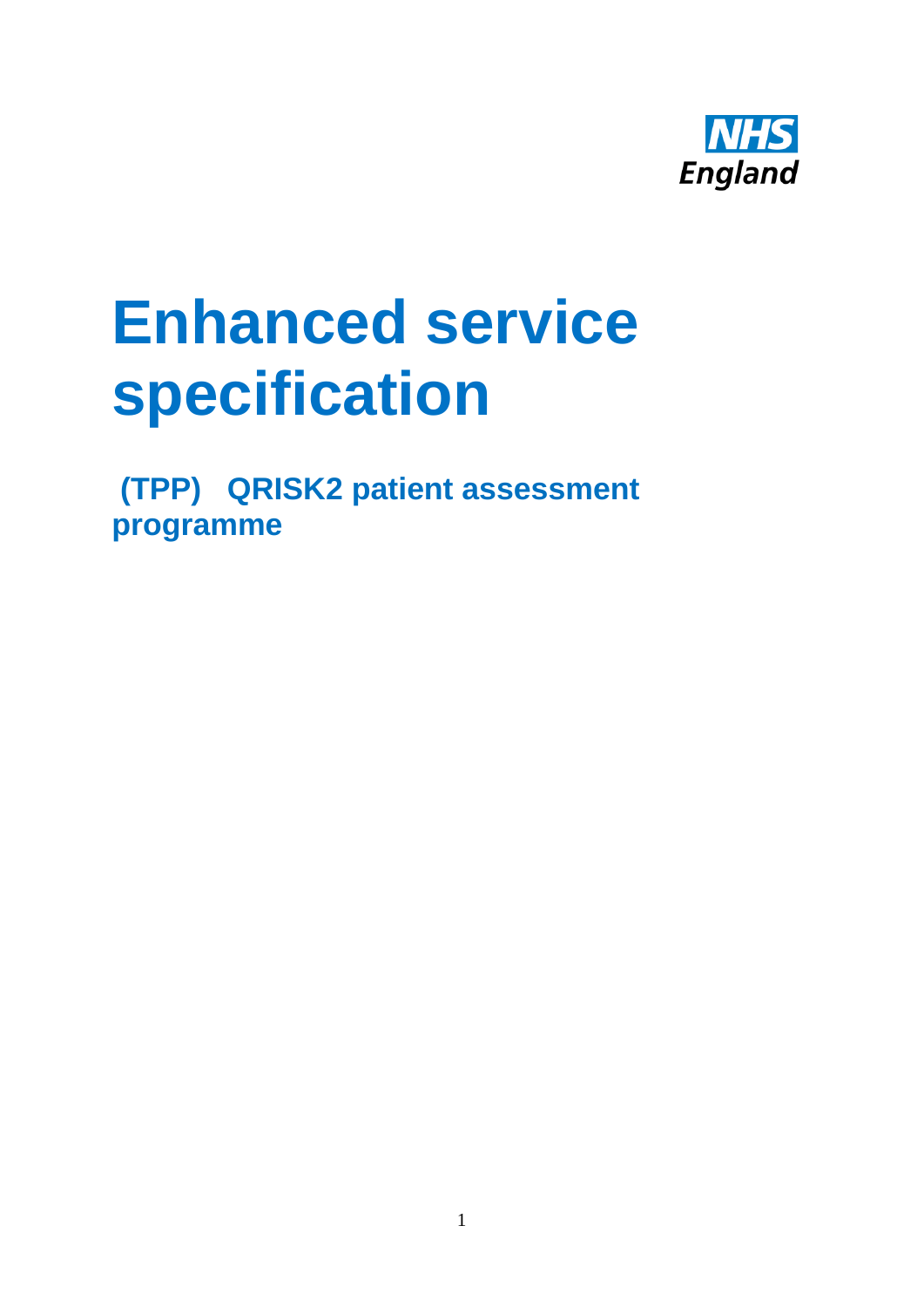## **NHS England INFORMATION READER BOX**

| <b>Directorate</b> |                            |                               |
|--------------------|----------------------------|-------------------------------|
| Medical            | Operations and Information | Specialised Commissioning     |
| Nursing            | Trans. & Corp. Ops.        | <b>Commissioning Strategy</b> |
| Finance            |                            |                               |
|                    |                            |                               |

| <b>Publications Gateway Reference:</b>    | 06521                                                                                                                                                                                                                                                                                                                                                                                     |  |
|-------------------------------------------|-------------------------------------------------------------------------------------------------------------------------------------------------------------------------------------------------------------------------------------------------------------------------------------------------------------------------------------------------------------------------------------------|--|
| <b>Document Purpose</b>                   | Guidance                                                                                                                                                                                                                                                                                                                                                                                  |  |
| <b>Document Name</b>                      | Enhanced service specification - (TPP) QRISK2 patient assessment<br>programme                                                                                                                                                                                                                                                                                                             |  |
| Author                                    | <b>NHS England</b>                                                                                                                                                                                                                                                                                                                                                                        |  |
| <b>Publication Date</b>                   | March 2017                                                                                                                                                                                                                                                                                                                                                                                |  |
| <b>Target Audience</b>                    | CCG Accountable Officers, NHS England Regional Directors, NHS<br>England Directors of Commissioning Operations, GPs                                                                                                                                                                                                                                                                       |  |
| <b>Additional Circulation</b><br>List     |                                                                                                                                                                                                                                                                                                                                                                                           |  |
| <b>Description</b>                        | This temporary enhanced service has been introduced to support<br>practices identify patients significantly affected by the TPP QRISK2<br>code mapping error. It is designed to make a contribution to practice<br>costs in identifying patients affected by the QRISK2 code mapping error<br>reviewing the patient record and delivering interventions that are<br>clinically indicated. |  |
| <b>Cross Reference</b>                    |                                                                                                                                                                                                                                                                                                                                                                                           |  |
| <b>Superseded Docs</b><br>(if applicable) |                                                                                                                                                                                                                                                                                                                                                                                           |  |
| <b>Action Required</b>                    | Local teams to send out to affected practices and practices to sign up to<br>data collection services                                                                                                                                                                                                                                                                                     |  |
| <b>Timing / Deadlines</b>                 | This enhanced service will run for 8 months from 28 February                                                                                                                                                                                                                                                                                                                              |  |
| (if applicable)                           | 2017 until 31 October 2017.                                                                                                                                                                                                                                                                                                                                                               |  |
| <b>Contact Details for</b>                | Mark Brodigan                                                                                                                                                                                                                                                                                                                                                                             |  |
| further information                       | Senior Programme Manager GP Contracts                                                                                                                                                                                                                                                                                                                                                     |  |
|                                           | Quarry House                                                                                                                                                                                                                                                                                                                                                                              |  |
|                                           | <b>Quarry Hill</b><br>LS27UE                                                                                                                                                                                                                                                                                                                                                              |  |
|                                           | england.gpcontracts@nhs.net                                                                                                                                                                                                                                                                                                                                                               |  |
|                                           | https://www.england.nhs.uk/gp/gpfv/investment/gp-contract/                                                                                                                                                                                                                                                                                                                                |  |
|                                           |                                                                                                                                                                                                                                                                                                                                                                                           |  |

#### **Document Status**

This is a controlled document. Whilst this document may be printed, the electronic version posted on the intranet is the controlled copy. Any printed copies of this document are not controlled. As a controlled document, this document should not be saved onto local or network drives but should always be accessed from the intranet.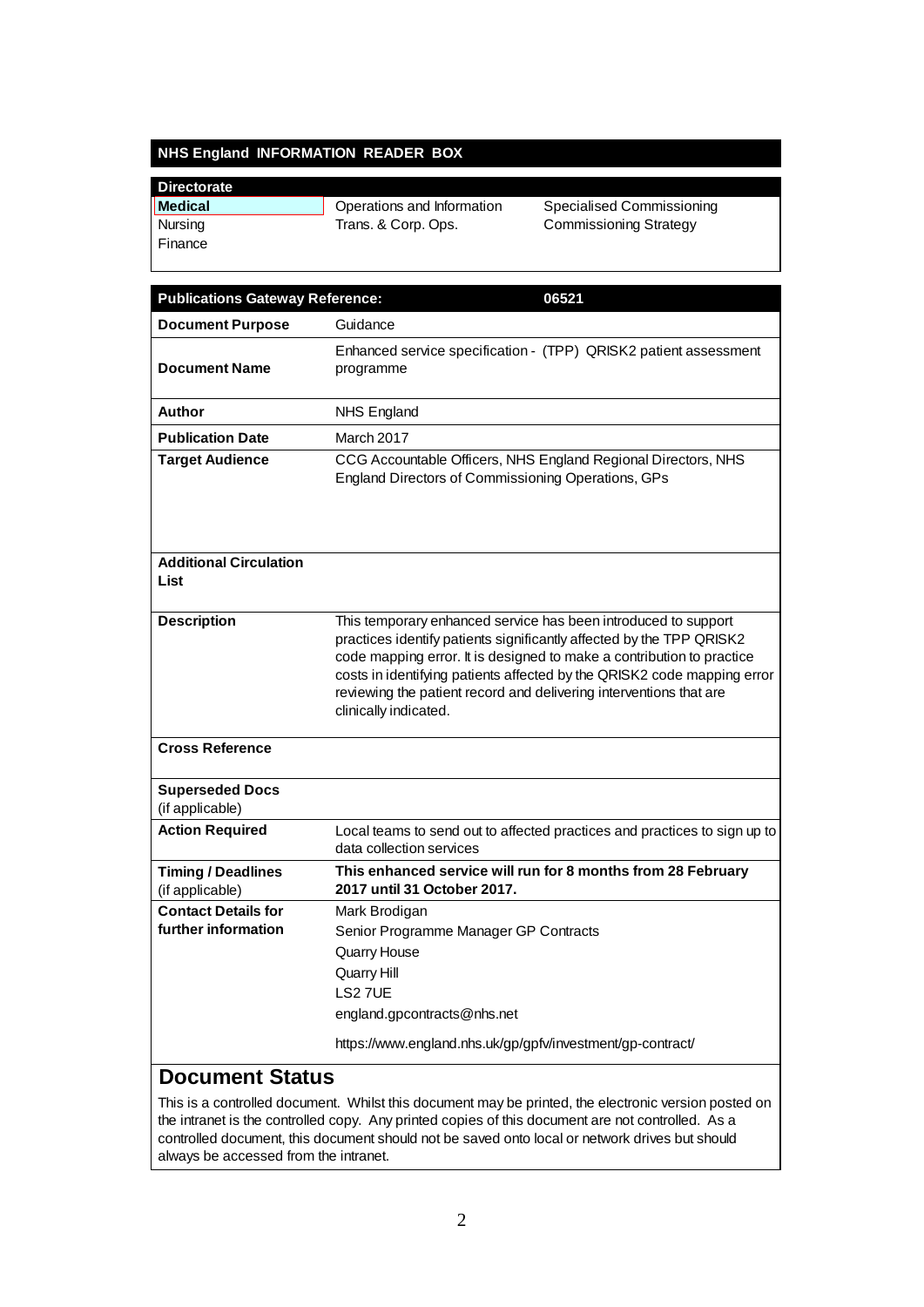## **Enhanced service specification**

## **(TPP) QRISK2 Patient assessment programme**

Version number: 1

First published: 09/03/17

Prepared by: NHS England

Classification: Official

Gateway publication reference: 06521

Equalities and Health Inequalities Statement:

"Promoting equality and addressing health inequalities are at the heart of NHS England's values. Throughout the development of the policies and processes cited in this document, we have

- Given due regard to the need to eliminate discrimination, harassment and victimisation, to advance equality of opportunity, and to foster good relations between people who share a relevant protected characteristic (as cited under the Equality Act 2010) and those who do not share it;
- Given regard to the need to reduce inequalities between patients in access to, and outcomes from, healthcare services and in securing that services are provided in an integrated way where this might reduce health inequalities."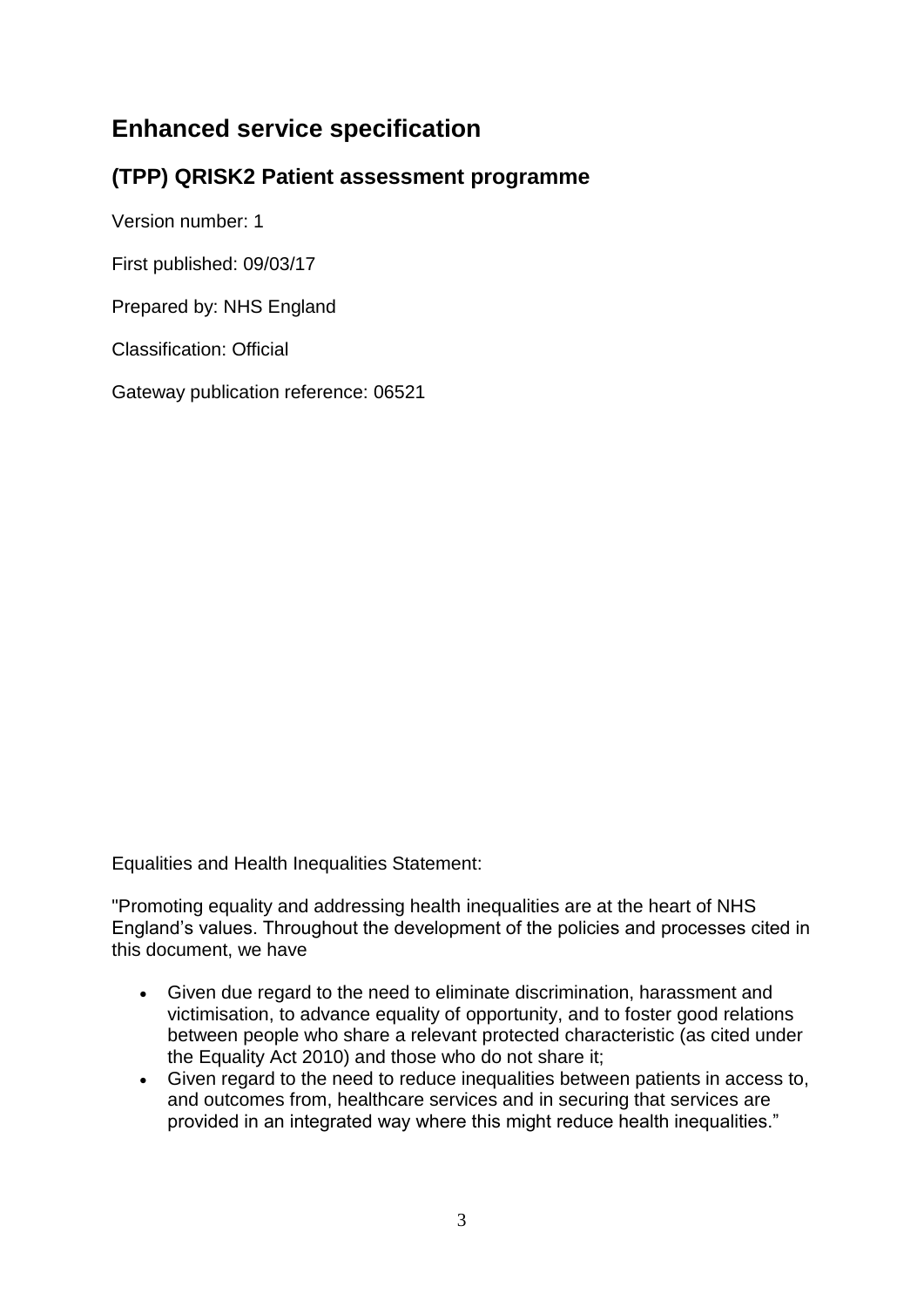## **Introduction**

This temporary enhanced service has been introduced to support practices identify patients significantly affected by the TPP QRISK2 code mapping error. It is designed to make a contribution to practice costs in identifying patients affected by the QRISK2 code mapping error, reviewing the patient record and delivering interventions that are clinically indicated.

This enhanced service will run for 8 months from 28 February 2017 until 31 October 2017.

## **Aims**

**The aims of the enhanced service are to:**

- **Identify patients who may have been affected by the QRISK2 code mapping error and to offer an up to date cardiovascular assessment where clinically appropriate.**
- **Where clinically indicated, invite patients for a consultation and offer appropriate follow up clinical interventions.**
- **Provide a contribution of £6.50 per affected patient to costs arising as a result of additional work-load for practices in carrying out the QRISK reassessments for their patients.**

## **Background**

In April 2016, TPP identified a code mapping error in the integrated QRISK2 calculator in its IT system. TPP resolved the coding error in June 2016 and the SystmOne QRISK2 tool can now be relied upon to inform discussion with patients. Other QRISK2 calculators in other GP IT systems, or the tool available directly from the web<sup>1</sup> have not been affected.

As a result of the error, a cohort of patients will have inaccurate QRISK2 results recorded in their records. The cardiovascular risk of all these patients will have changed, not least because of age; but these patients should be advised of their updated cardiovascular risk and given an opportunity to have their management plan updated.

TPP previously contacted practices using SystmOne to identify their patients affected during the lifetime of the code mapping error on Thursday 9 June 2016.

NHS Digital (on behalf of NHS England) has contacted any non-TPP practices on 16 June 2016 and 29 June 2016 to alert them of any patients who have registered with the practice from a previous TPP practice and who may warrant review.

Clinical guidance for identifying patients for call/recall and to support reviews was given<sup>2</sup>.

<u>.</u>

<sup>&</sup>lt;sup>1</sup> <https://www.qrisk.org/>

<sup>&</sup>lt;sup>2</sup> <https://www.tpp-uk.com/wp-content/uploads/2016/06/NHS-England-Clinical-Guidance-QRISK2-Incident.pdf>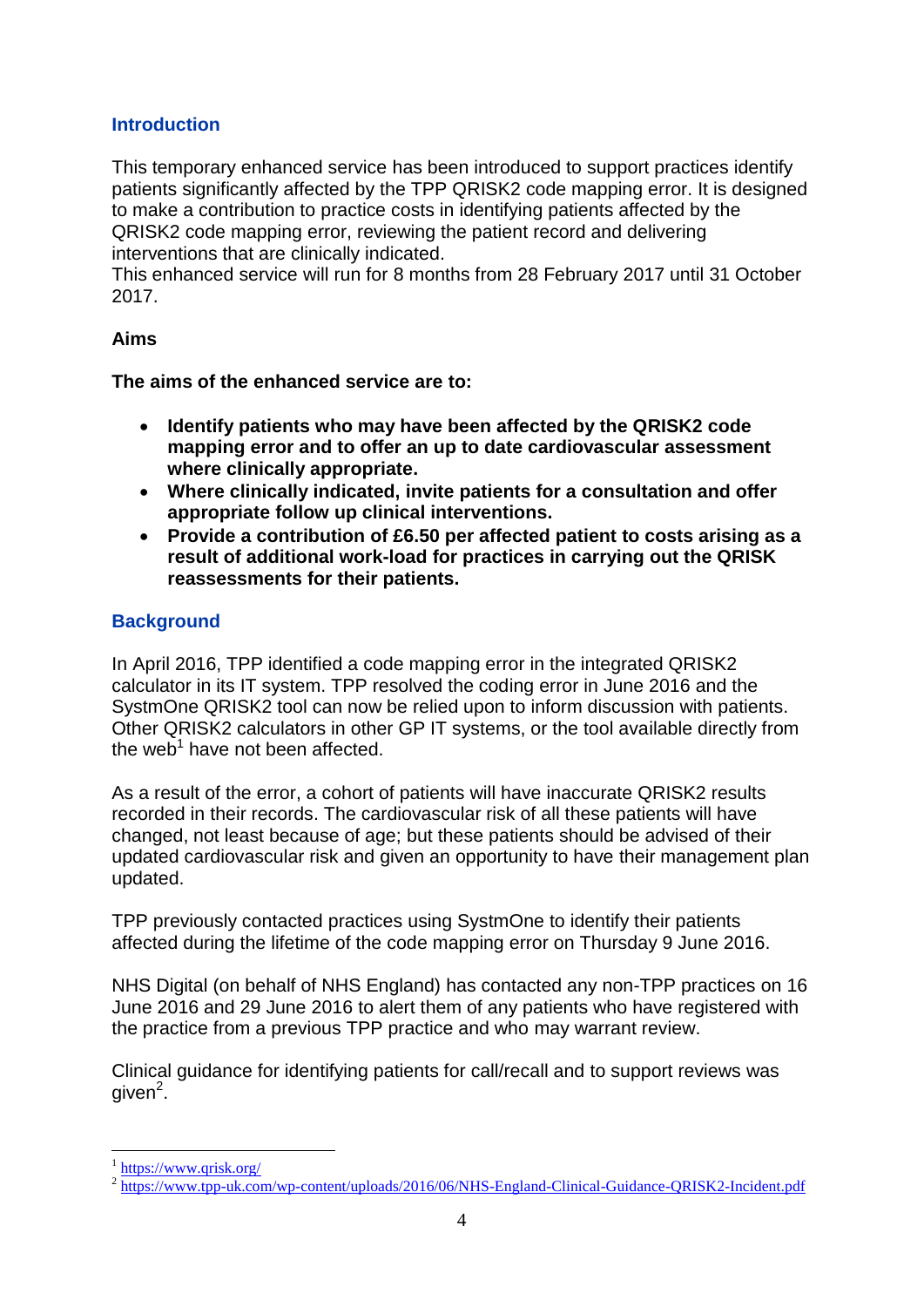**Not all affected patients will require a face to face review. Many patients will have been reviewed opportunistically, but it is recognised this code mapping error has caused additional work for practices. Following discussions with TPP, they have agreed to make a payment in recognition of the work this has caused GP practices.**

## **Process**

This enhanced service begins on 28 February 2017 and runs until 31 October 2017.

The enhanced service will have 2 components.

## **Component 1**

Practices will receive reports provided either by NHS Digital that identify the patients registered at their practice who have been identified as being affected by the QRISK2 code mapping error, and/or through reports which have been made available to SystmOne practices by TPP.

Practices will be required to review the patient record and assess whether the patient's cardiovascular care plan requires updating; identify patients who require contact to reassess their QRISK2 status and a review of their management plan.

## **Component 2**

Practices will deliver the management care plan for their identified patients , agreeing an updated management plan as appropriate and offering any clinically indicated interventions.

NHS England or delegated CCGs will invite GP practices to participate in this enhanced service. Practices wishing to participate will be required to sign up to the enhanced service with their local commissioner. The claims and payment process will be managed through the Calculating Quality Reporting System (CQRS) managed by NHS Digital on behalf of NHS England. Affected practices will be offered a CQRS manual claims service and in order to make claims and receive payment practices will be required to accept this offer.

## **Specification**

## **Component 1**

- Affected practices will be provided with a list of patients who will require a review of their cardiovascular risks as a result of an erroneous QRISK2 result. Local commissioners will be provided with a count of number of patients affected for payment administration purposes.
	- o For practices using SystmOne the denominator is the list of patients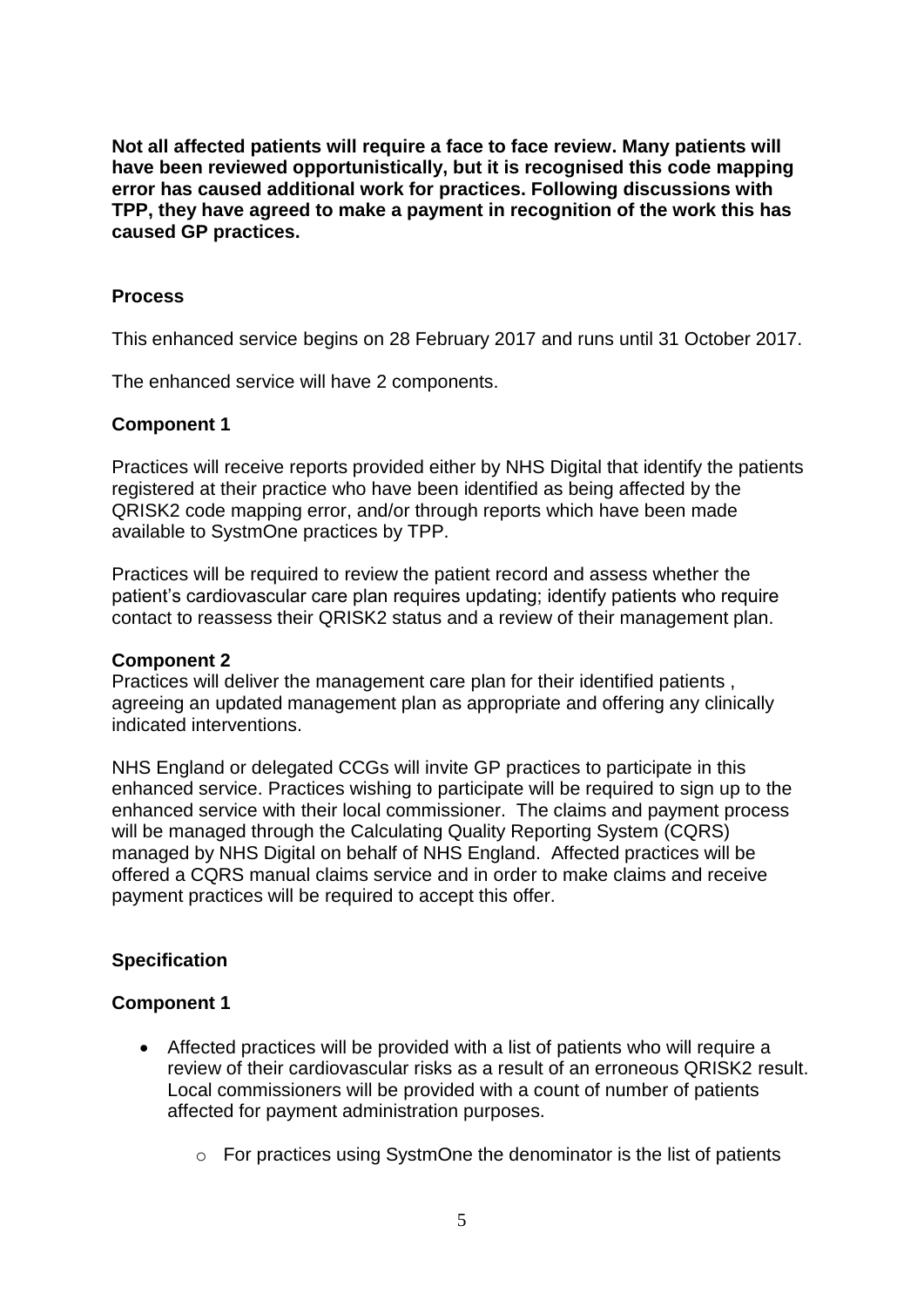identified in the SystmOne report<sup>3</sup>, these lists remain available within SystmOne (since June 2016).

- o For non-SystmOne practices, the denominator is the list of patients advised to practices by HSCIC (now NHS Digital) on 16 June 2016 and 29 June 2016 linking to obtain patient data.
- Practices are required to carry out an initial review of the patient assessment results and decide upon what interventions (if any) are required.
- Where it is identified that patients require a consultation to review the patient's care plan, practices will contact the patient and offer an appropriate review (this may include face to face or telephone reviews).
- Practices will update patient records as required.
- On completion of the assessment and any resulting review, the practice can claim £6.50 per affected patient by submitting a claim onto the CQRS payment system.
- In order to claim payment, component one (review of the patient record) must be completed and a clinical plan communicated to the patient, with claims submitted to NHS England local teams by **31 May 2017.** Any claims made after this date will not be paid.
- By submitting the claim practices will confirm they have completed the assessment, identified patients that require a review and communicated this to the patient.

CQRS will calculate achievement; practices and local commissioners will validate and approve in the usual way and payment will then be processed.

## **Component 2**

1

- The practice will deliver the care management review for all patients identified in component 1.
- The practice will start any clinically indicated care packages or interventions by 31 October 2017.
- The practice will provide to their local commissioner a declaration to confirm all identified patients have been contacted and where it is clinically indicated, offered a review and any clinically indicated interventions have started, by 31 October 2017. Failure to submit the declaration will result in remedial action which may include component 1 payments being reclaimed. (Annex B)
- By submitting the declaration the practice confirms that they have taken appropriate clinical action with the patient and addressed any risk associated with the QRISK2 code mapping error.

The funding for this enhanced service is limited to the contribution provided by TPP and is to address only those patient reviews that become necessary because of the QRISK2 code mapping error in TPP, therefore Practices can only claim for the affected patients, up to the maximum number of patients indicated on the report

<sup>&</sup>lt;sup>3</sup> https://www.tpp-uk.com/wp-content/uploads/2016/06/TPP-user-guide-for-identifying-patients.pdf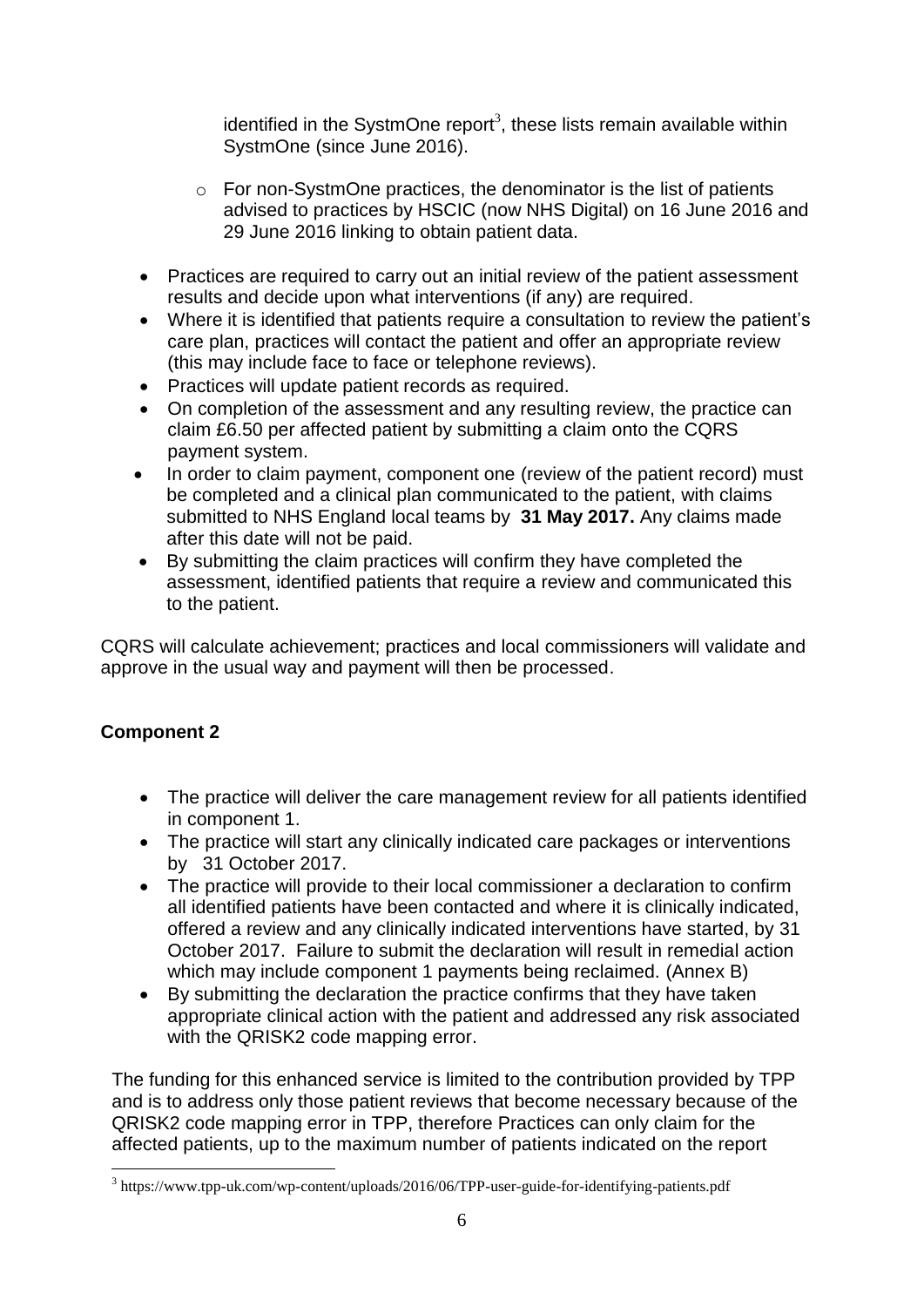provided to the local commissioner at the rate of £6.50. No additional patients can be claimed for.

## **Monitoring**

- The local commissioner will monitor services and calculate payments under this enhanced service using CQRS.
- When a practice submits a claim for payment they are certifying that they have completed the assessment of the patient's cardiovascular risk and communicated a revised care plan (where appropriate) to the affected patients.
- The local commissioner will approve claims up to the maximum number of patients indicated on the reports provided.
- The local commissioner will ensure that all practices submit their statement identified in component 2 by 31 October 2017.

## **Payment and validation**

Payment to participating GP practices under this enhanced service will be calculated as follows:

- The practice will work with their local commissioner to agree the number of patients registered at their practice affected by the QRISK2 code mapping error. This will be based upon the reports provided.
- Where a practice identifies additional patients affected by the QRISK2 code mapping error, they must agree their eligibility with the local commissioner, before a claim can be made. The practice must provide any supporting information the commissioner requires to agree eligibility of these patients.
- Practices will submit claims via the CQRS manual claims and payment portal upon completion of any clinical intervention required.
- The local commissioner will approve claims up to the maximum number of patients indicated on the reports provided. The payment will then be processed through the routine payment system.
- All claims must be submitted by 31 May 2017. No claims can be made or will be accepted after 31 May 2017.
- Practices will submit their declaration confirming that where it is clinically indicated, identified patients have been provided with a consultation and management plan review by 31 October 2017.
- Where a practice does not provide the declaration indicated in component 2, the local commissioner will reclaim payments received by the practice for this enhanced service.
- Administrative provisions relating to payments under this enhanced service are set out in the Annex.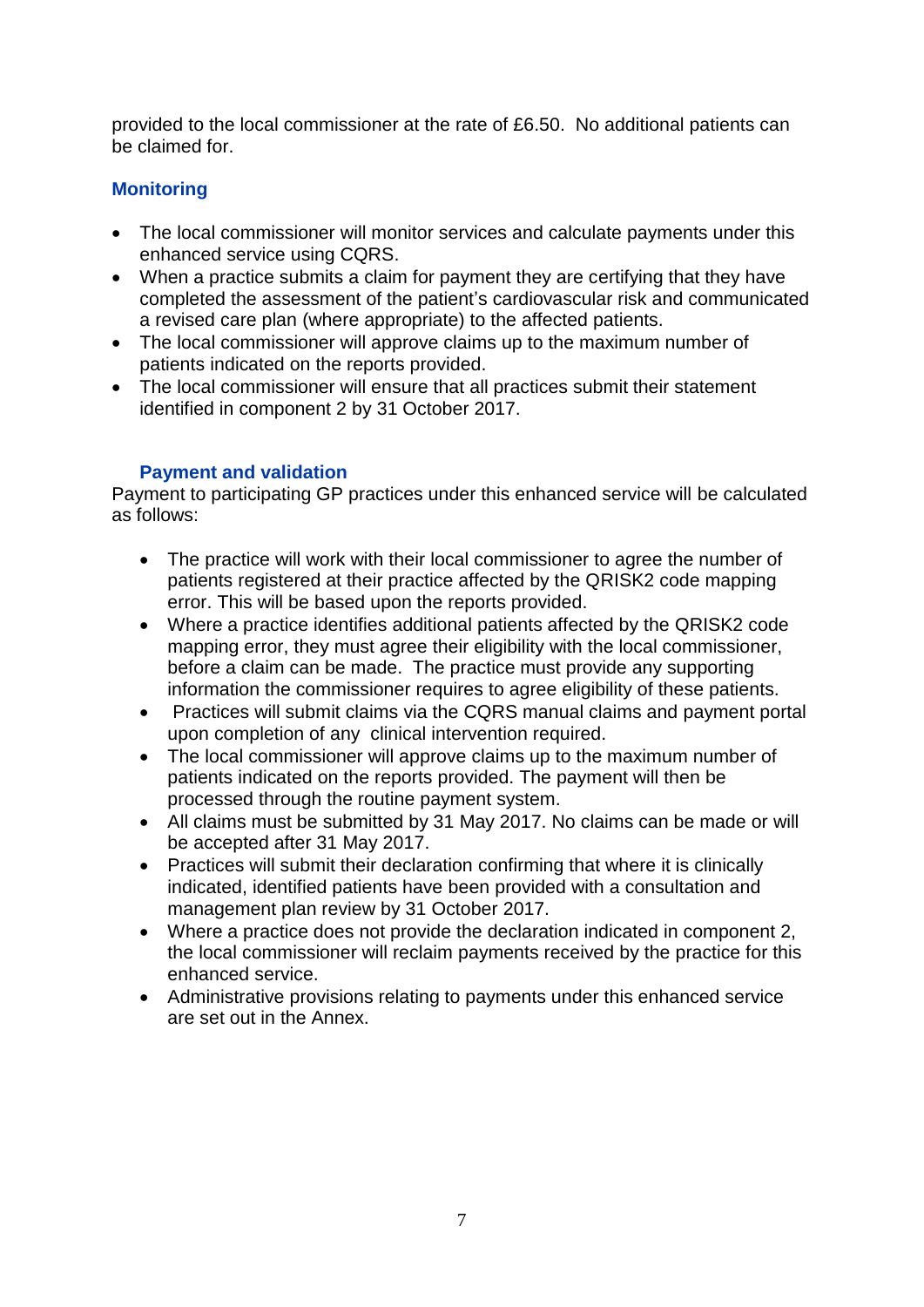## **Annex A**

## **Administrative provisions relating to payments under the enhanced service QRISK 2 patient assessment programme**

- 1. Payments under the enhanced service are to be treated for accounting and superannuation purposes as gross income of the GP practice in the financial year.
- 2. Payments under this enhanced service, or any part thereof, will be made only if the GP practice satisfies the following conditions:
	- a) the GP practice must make available to NHS England any information which NHS England needs, and the GP practice either has or could be reasonably expected to obtain, in order to establish whether the GP practice has fulfilled its obligation under the enhanced service arrangements;
	- b) the GP practice must make any returns required of it (whether computerised or otherwise) to the Exeter Registration System or CQRS, and do so promptly and fully; and,
	- c) all information supplied pursuant to or in accordance with this paragraph must be accurate.
- 3. If the GP practice does not satisfy any of the above conditions, NHS England may, in appropriate circumstances, withhold payment of any, or any part of, an amount due under this enhanced service that is otherwise payable.
- 4. If NHS England makes a payment to a GP practice under this service and
	- a) the contractor was not entitled to receive all or part thereof, whether because it did not meet the entitlement conditions for the payment or because the payment was calculated incorrectly (including where a payment on account overestimates the amount that is to fall due), or
	- b) NHS England was entitled to withhold all or part of the payment because of a breach of a condition attached to the payment, but is unable to do so because the money has already been paid, or
	- c) NHS England is entitled to repayment of all or part of the money paid.

NHS England may recover the money paid by deducting an equivalent amount from any payment payable to the GP practice, and where no such deduction can be made; it is a condition of the payments made under this enhanced service that the contractor must pay to NHS England that equivalent amount.

5. Where NHS England is entitled under this enhanced service to withhold all or part of a payment because of a breach of a payment condition, and NHS England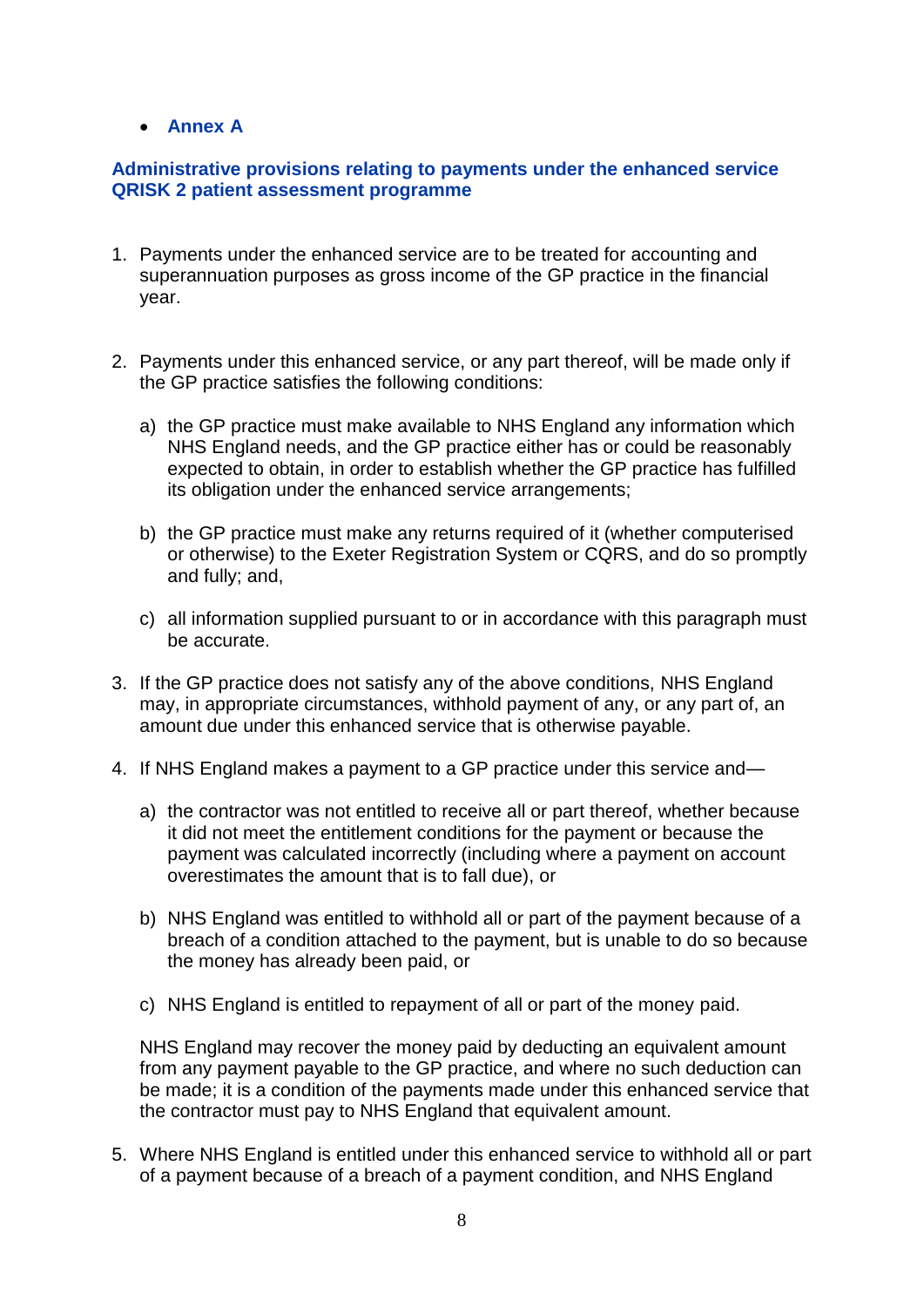does so or recovers the money by deducting an equivalent amount from another payment in accordance with paragraph 5, it may, where it sees fit to do so, reimburse the contractor the amount withheld or recovered, if the breach is cured.

## **Provisions relating to GP practices that terminate or withdraw from the enhanced service prior to 31 May 2017 (subject to the provisions below for termination attributable to a GP practice split or merger)**

- 6. Where a GP practice has entered into the QRISK2 TPP review enhanced service but its primary medical care contract subsequently terminates or the GP practice withdraws from the enhanced service prior to 31 May 2017, the GP practice is entitled to a payment in respect of its participation, calculated in accordance with the provisions set out below. Any payment calculated will fall due on the last day of the month following the month during which NHS England has all the information its needs to calculate such a payment.
- 7. In order to qualify for payment in respect of participation under the enhanced service, the GP practice must provide NHS England with the information under *paragraph 12 of the enhanced service specification* before payment will be made. This information should be provided in writing, within 28 days following the termination of the contract or the withdrawal from the enhanced services agreement.

### **Provisions relating to GP practices who merge or split**

- 8. Where two or more GP practices merge or are formed following a contractual split of a single GP practice and as a result the registered population is combined or divided between new GP practice(s), the new GP practice(s) may enter into a new or a varied agreement to provide the enhanced service for the new combined list of patients who have been identified as affected by the TPP, QRISK2 code mapping error.
- 9. The enhanced service agreements of the GP practices that formed following a contractual merger, or the GP practice prior to contractual split, will be treated as having terminated and the entitlement of the GP practice(s) to any payment(s) will be assessed on the basis of the provisions of paragraph 7 of this annex.
- 10.The entitlement to any payment(s) of the GP practice(s), formed following a contractual merger or split, entering into the new or varied agreement for the enhanced service, will be assessed and any new arrangements that may be agreed in writing with NHS England will commence at the time the GP practice starts to provide such new arrangements.
- 11.Where that new or varied agreement is entered into and the new arrangements commence within 28 days of the new GP practice(s) being formed, the new arrangements are deemed to have commenced on the date of the new GP practice(s) being formed. Payment will be assessed in line with the enhanced service specification – subject to provisions of paragraph 14 of this annex.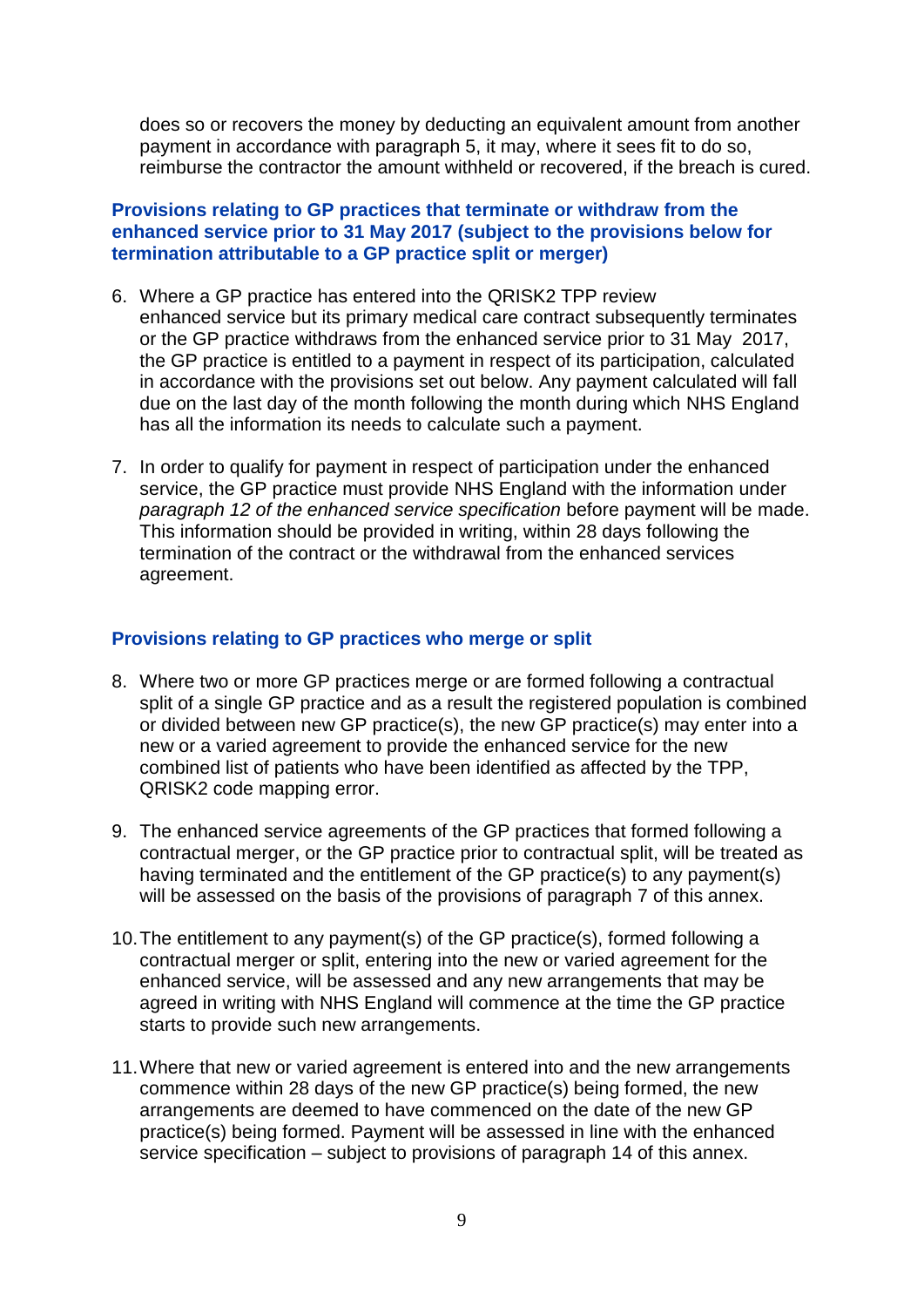12.NHS England is entitled to make an adjustment to the payment, or any part thereof, if payment has already been made or is payable to the previous GP practice(s) for participating in the enhanced service.

#### **Provisions relating to non-standard splits and mergers**

- 13.Where the GP practice participating in the enhanced service is subject to a split or a merger and
	- a) the application of the provisions set out above in respect of splits or mergers would, in the reasonable opinion of NHS England, lead to an inequitable result; or,
	- b) the circumstances of the split or merger are such that the provisions set out in this section cannot be applied,

NHS England may, in consultation with the GP practice or GP practices concerned, agree to such payments as in NHS England's opinion are reasonable in all circumstances.